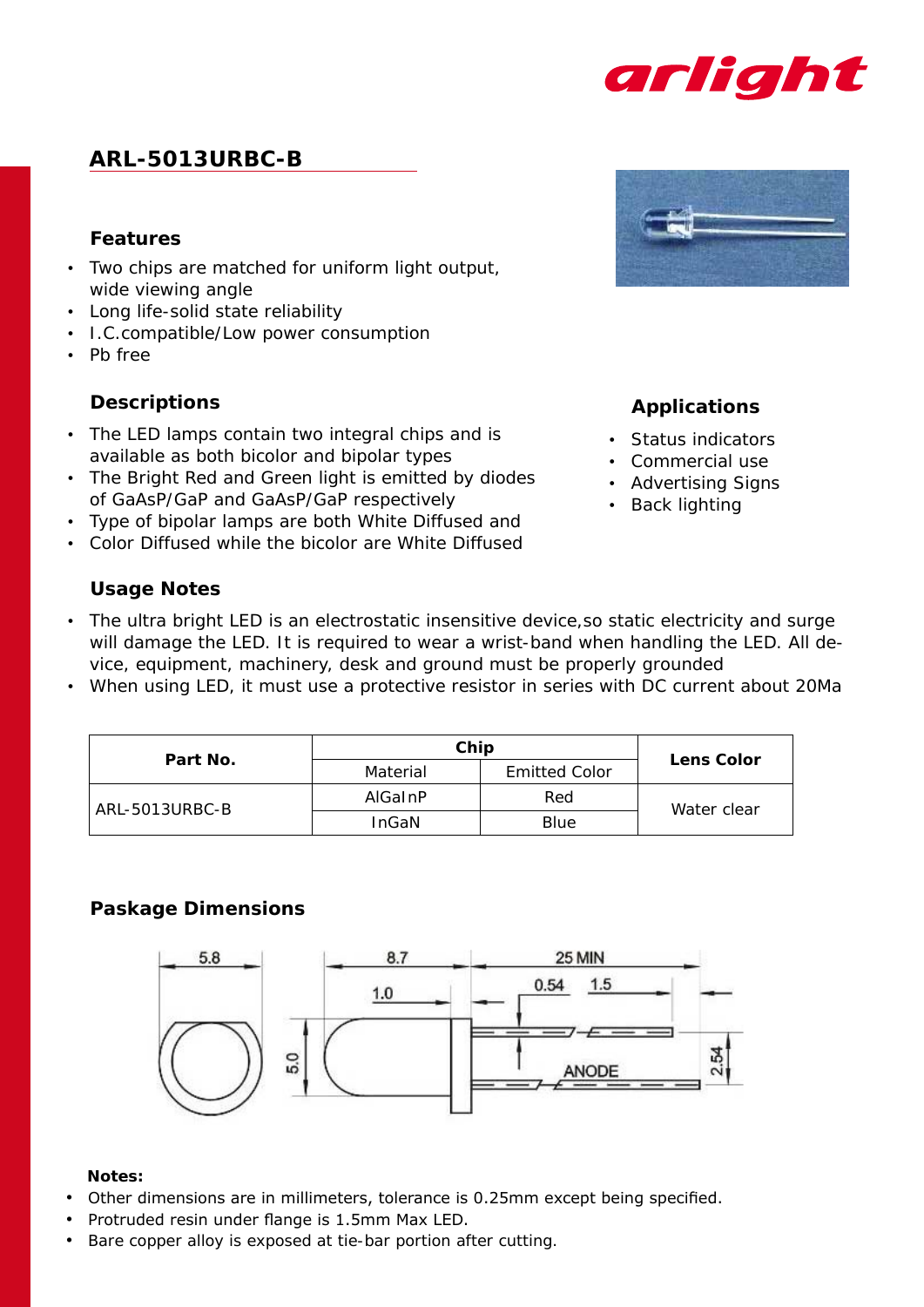## **Absolute Maximum Rating**

| <b>Parameter</b>             | Symbol      | <b>Absolute Maximum Rating</b> | Unit         |
|------------------------------|-------------|--------------------------------|--------------|
| <b>Forward Pulse Current</b> | <b>IFPM</b> | 70                             | mA           |
| <b>Forward Current</b>       | <b>IFM</b>  | 30                             | mA           |
| Reverse Voltage              | VR.         | 5                              | V            |
| Power Dissipation            | <b>PD</b>   | 140                            | mW           |
| Operating Temperature        | Topr        | $-40^{\circ} + 80$             | $^{\circ}$ C |
| Storage Temperature          | Tstg        | $-40^{\circ} + 100$            | $^{\circ}$ C |
| Soldering Heat (5s)          | Tsol        | 260                            | $^{\circ}$ C |

## **Electric-optical characteristics**

| Parameter                | Symbol                 | <b>Device</b> | Min. | Typ.    | Max. | Unit   | Test<br>Condition |
|--------------------------|------------------------|---------------|------|---------|------|--------|-------------------|
| Luminous Intensity       | $\mathsf{I}\mathsf{v}$ | Red           | 2500 | $- - -$ | 4500 | mcd    | $IF = 20mA$       |
|                          |                        | Blue          | 2000 |         | 3000 |        |                   |
| Viewing Angle            | $2\theta$ 1/2          | Red           | 40   |         | 50   | Deg    | (Note 1)          |
|                          |                        | Blue          |      |         |      |        |                   |
| Peak Emission Wavelength | λp                     | Red           | 620  | 625     | 630  | nm     | $IF = 20mA$       |
|                          |                        | Blue          | 460  | 465     | 470  |        |                   |
| Spectral Line Half-Width | λ                      | Red           | 25   | 30      | 35   | nm     | $IF = 20mA$       |
|                          |                        | Blue          | 30   | 35      | 40   |        |                   |
| Forward Voltage          | VF                     | Red           | 3.0  |         | 5.0  | $\vee$ | $IF = 20mA$       |
|                          |                        | Blue          | 3.0  |         | 5.0  |        |                   |
| Reverse Current          | IR.                    | Red           |      |         | 10   | μA     | $VR = 5V$         |
|                          |                        | Blue          |      |         |      |        |                   |

#### **Notes**

1. Above specification may be changed without notice. Company will reserve authority on material change for above specification.

2. When using this product, please observe the absolute maximum ratings and the instructions for using outlined in these specification sheets. Company assumes no responsibility for any damage resulting from use of the product which does not comply with the absolute maximum ratings and the instructions included in these specification sheets.

3. These specification sheets include materials protected under copyright of Company corporation. Please don't reproduce or cause anyone to reproduce them without Company consent.